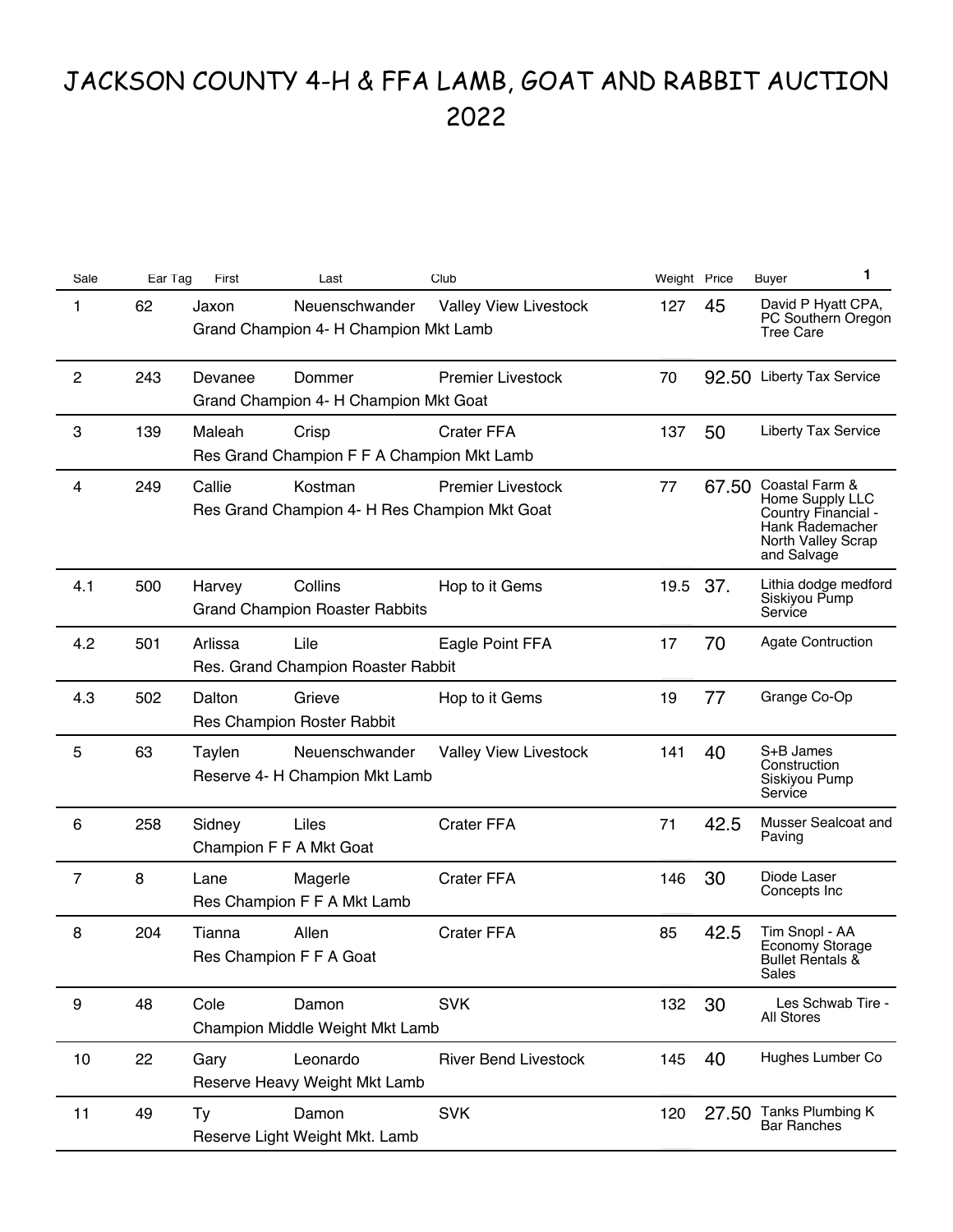| Sale | Ear Tag        | First           | Last                                        | Club                         | Weight | Price | Buyer<br>$\mathbf{2}$                                       |  |
|------|----------------|-----------------|---------------------------------------------|------------------------------|--------|-------|-------------------------------------------------------------|--|
| 12   | 242            | Lily            | Dommer                                      | <b>Premier Livestock</b>     | 76     | 27.50 | North Valley Scrap<br>and Salvage                           |  |
| 13   | $\overline{7}$ | Ava             | Smith<br>Res. Champ. Middle Weight Mkt Lamb | <b>Premier Livestock</b>     | 130    | 23    | People's Bank of<br>Commerce                                |  |
| 14   | 140            | Callie          | Kostman                                     | <b>Premier Livestock</b>     | 143    | 25    | <b>Crater Animal Clinic</b>                                 |  |
| 15   | 56             | Seth            | Cox                                         | <b>SVK</b>                   | 140    | 37.5  | <b>Harfst Herefords</b><br>Eagle Point<br>Veterinary Clinic |  |
| 16   | 260            | Carlee          | <b>Broadbent</b>                            | <b>Premier Livestock</b>     | 66     | 47.50 | Quality Fence Co                                            |  |
| 17   | 11             | Aubrey          | Lawrence                                    | <b>River Bend Livestock</b>  | 136    | 27.5  | Sherm's Food 4 Less                                         |  |
| 18   | 84             | Payton          | Christensen                                 | Goin' Rogue                  | 112    | 19    | Evergreen Federal<br>Bank                                   |  |
| 19   | 31             | Alexis          | <b>Brown</b>                                | <b>River Bend Livestock</b>  | 126    | 25    | Diode Laser<br>Concepts Inc                                 |  |
| 20   | 229            | Mitchell        | Holland                                     | <b>JCLA</b>                  | 98     | 22    | Kathy DeMaggio                                              |  |
| 21   | 82             | Jayden          | Vos                                         | Phoenix FFA                  | 126    | 18    | Quality Fence Co                                            |  |
| 22   | 148            | <b>Nicholas</b> | Horton                                      | Premier Livestock            | 128    | 58    | Hughes Lumber Co<br>West hills Ranch                        |  |
| 23   | 16             | Carson          | Curry                                       | Antelope Sheep               | 121    | 30    | Heritage Motors                                             |  |
| 24   | 207            | Jade            | West                                        | <b>SVK</b>                   | 80     | 52.5  | <b>Traynham Ranches</b><br>Oregon                           |  |
| 25   | 15             | Mia             | Curry                                       | Antelope Sheep               | 137    | 25    | <b>Heritage Motors</b>                                      |  |
| 26   | 73             | Arlissa         | Lile                                        | Green Lambs and Ham          | 133    | 32.5  | <b>Patriot Electric</b>                                     |  |
| 27   | 1              | Elijah          | Campbell                                    | Eagle Point FFA              | 124    | 30    | Dairy Queen                                                 |  |
| 28   | 235            | Elena           | Gingg                                       | <b>JCLA</b>                  | 61     | 35    | People's Bank of<br>Commerce                                |  |
| 29   | 88             | Caroline        | McGoffin                                    | <b>Top Notch Livestock</b>   | 134    | 32.5  | <b>Ashland Family</b><br>Dentistry - Dr. Brandt<br>Cullen   |  |
| 30   | 55             | Kambria         | Kennington                                  | <b>SVK</b>                   | 144    | 30    | Human Bean of<br>White City Tom's Off<br>Road               |  |
| 31   | 52             | Paislie         | Kane                                        | <b>SVK</b>                   | 146    | 32.5  | Sherm's Thunderbird<br>Market                               |  |
| 32   | 210            | Kalynn          | <b>Breedlove</b>                            | <b>Crater FFA</b>            | 71     | 30    | <b>Infinity Electrical</b><br>Contractors,                  |  |
| 33   | 61             | Kutter          | Christensen                                 | <b>Valley View Livestock</b> | 132    | 55    | Lithia dodge medford<br>S+B James<br>Construction           |  |
| 34   | 65             | Nathan          | Goode                                       | <b>Valley View Livestock</b> | 141    | 22.5  | Knife River Materials                                       |  |
| 35   | 43             | Brynna          | <b>Skeeters</b>                             | <b>River Bend Livestock</b>  | 140    | 27.5  | Outlier construction                                        |  |
| 36   | 252            | Raena           | Crisp                                       | <b>Premier Livestock</b>     | 83     | 52.5  | Gutches Lumber Co                                           |  |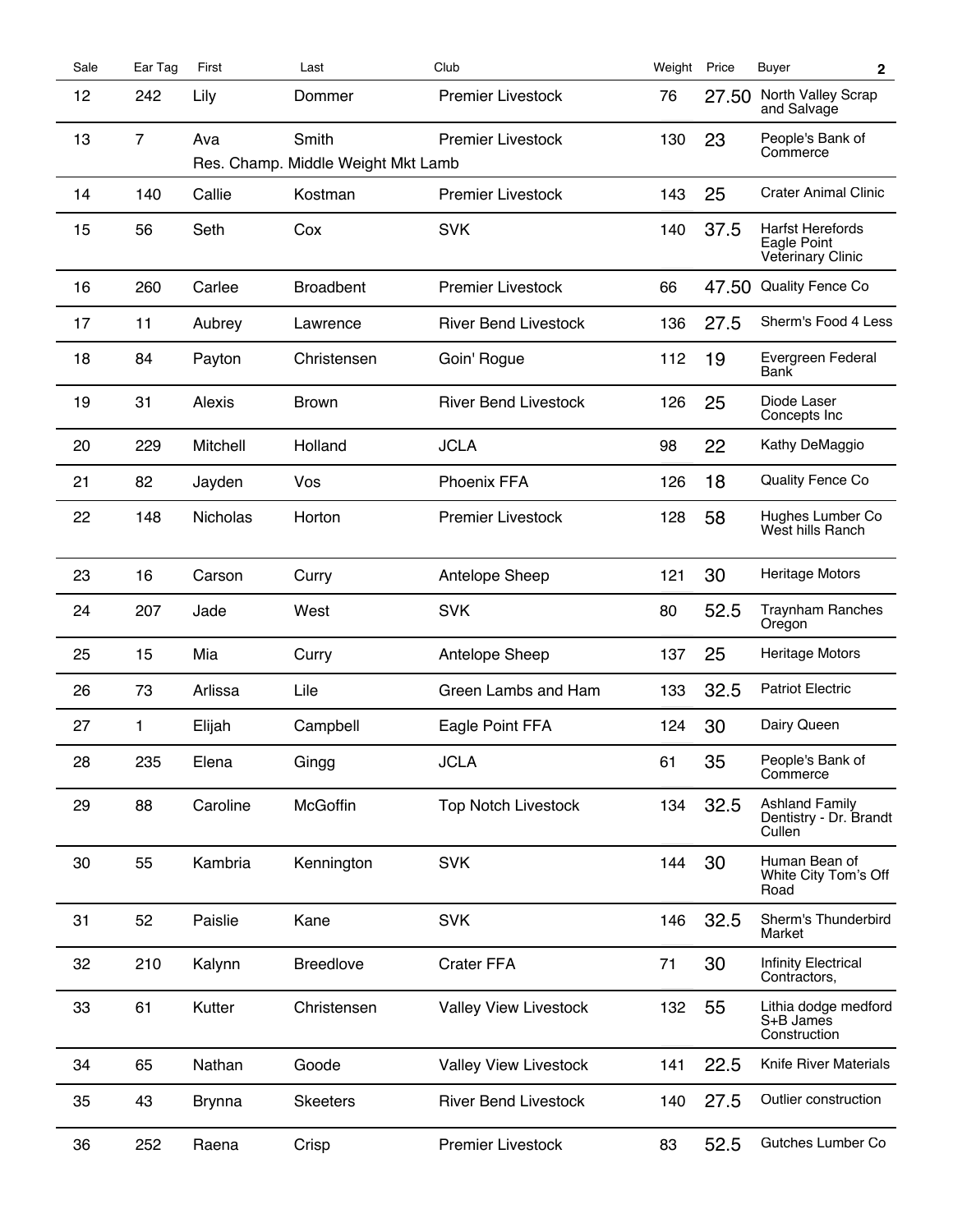| Sale | Ear Tag | First          | Last           | Club                          | Weight Price |      | Buyer<br>3                                                            |  |
|------|---------|----------------|----------------|-------------------------------|--------------|------|-----------------------------------------------------------------------|--|
| 37   | 191     | Lainey         | Davis          | <b>Wagner Valley Sheep</b>    | 116          | 22.5 | Sherm's Food 4 Less                                                   |  |
| 38   | 83      | Rylee          | Landery        | Rogue River FFA               | 131          | 20   | Quality Fence Co                                                      |  |
| 39   | 5       | Natalie        | Hall           | <b>Wagner Valley Sheep</b>    | 112          | 20   | Grange Co-Op                                                          |  |
| 40   | 238     | Ava            | Jacobs-Grigsby | <b>Premier Livestock</b>      | 77           | 30   | <b>HAGGARD RANCH</b><br>LLC.                                          |  |
| 41   | 121     | Jordan         | Hadley         | <b>Patriotic Livestock</b>    | 136          | 17   | Grange Co-Op                                                          |  |
| 42   | 107     | <b>Trinity</b> | Schoenberger   | Rogue Livestock               | 123          | 25   | <b>Shady Cove Market</b><br>Umpqua Dairy Phil's<br>Frosty             |  |
| 43   | 105     | Kaitllyn       | Hill           | Rogue Livestock               | 126          | 32   | Horton Homes Inc                                                      |  |
| 44   | 254     | Aubery         | Emry           | <b>Premier Livestock</b>      | 74           | 18   | Sherm's Thunderbird<br>Market                                         |  |
| 45   | 161     | Michelle       | Hernandez      | <b>Mountainview Livestock</b> | 124          | 25   | <b>Infinity Electrical</b><br>Contractors,                            |  |
| 46   | 131     | Naomi          | <b>Pitts</b>   | <b>Patriotic Livestock</b>    | 130          | 18   | Arthur R Dubs<br>Foundation                                           |  |
| 47   | 78      | John           | Dill           | <b>Bear Creek Livestock</b>   | 128          | 19   | Medford Dragstrip<br>Goodlett Automotive                              |  |
| 48   | 202     | Jessalyn       | Magerle        | <b>Crater FFA</b>             | 79           | 50   | <b>NIC</b>                                                            |  |
| 49   | 19      | Royal          | Elmore         | <b>River Bend Livestock</b>   | 137          | 20   | <b>Highway Products</b>                                               |  |
| 50   | 66      | Vincent        | Noble          | Eagle Point FFA               | 125          | 25   | Water World - Ted<br>Dole Coastal Farm &<br>Home Supply LLC           |  |
| 51   | 129     | <b>Brook</b>   | <b>Pitts</b>   | <b>Patriotic Livestock</b>    | 123          | 25   | <b>MC Carlton</b><br>Contracting                                      |  |
| 52   | 216     | Kamryn         | Lashley        | <b>Bear Creek Livestock</b>   | 68           | 37   | <b>Patriot Electric</b>                                               |  |
| 53   | 57      | Kage           | Kennington     | <b>SVK</b>                    | 135          | 37   | Quality Fence Co                                                      |  |
| 54   | 144     | Mallory        | <b>Steil</b>   | <b>Premier Livestock</b>      | 134          | 32   | Joel Nickerson                                                        |  |
| 55   | 117     | Gage           | Hamann         | <b>Patriotic Livestock</b>    | 128          | 27   | <b>Robert Fisher</b><br>Trucking                                      |  |
| 56   | 248     | Jenna          | Cutsforth      | <b>Premier Livestock</b>      | 54           | 30   | Grange Co-Op                                                          |  |
| 57   | 166     | Jace           | Lacey          | Mountainview Livestock        | 129          | 22   | <b>Central Point Rotary</b>                                           |  |
| 58   | 67      | Faith          | Akers          | Eagle Point FFA               | 145          | 40   | <b>Chaney Family</b><br>Foundation Northern<br>California Nail Co Inc |  |
| 59   | 25      | Raegan         | Hussey         | <b>River Bend Livestock</b>   | 115          | 35   | <b>Rick Brewster CPA</b>                                              |  |
| 60   | 237     | Mya            | Kosak          | <b>Premier Livestock</b>      | 75           | 30   | <b>HAGGARD RANCH</b><br>LLC.                                          |  |
| 61   | 44      | Khloe          | Odell          | <b>River Bend Livestock</b>   | 124          | 30   | Van Row Mechanical                                                    |  |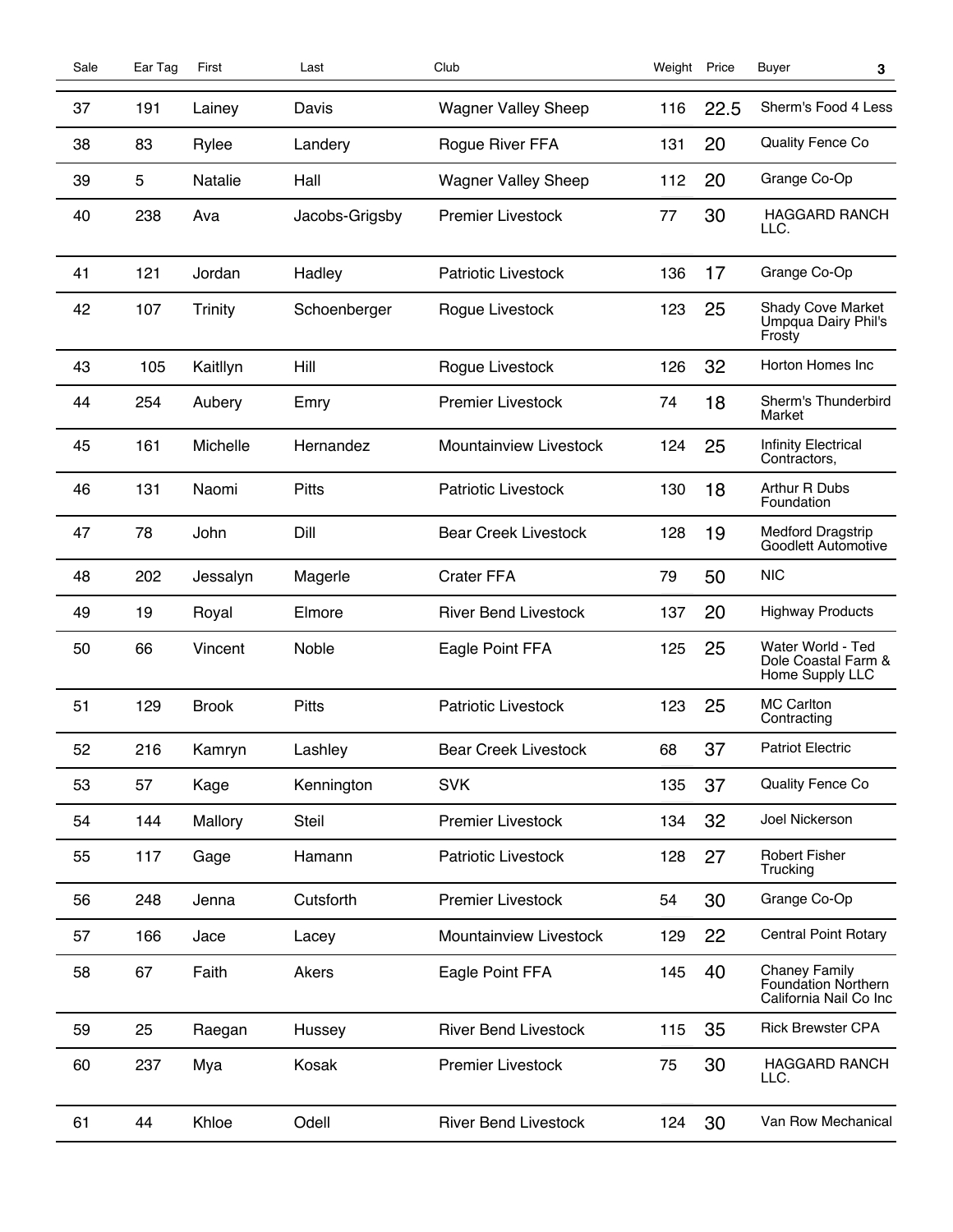| Sale | Ear Tag | First          | Last            | Club                        | Weight Price |    | Buyer<br>4                                                                                        |  |
|------|---------|----------------|-----------------|-----------------------------|--------------|----|---------------------------------------------------------------------------------------------------|--|
| 62   | 168     | Elliana        | Leusch          | <b>Premier Livestock</b>    | 138          | 20 | Horton Homes Inc                                                                                  |  |
| 63   | 12      | Payton         | Grimm           | <b>River Bend Livestock</b> | 137          | 22 | Sherm's Food 4 Less                                                                               |  |
| 64   | 230     | Cole           | Allen           | <b>JCLA</b>                 | 94           | 35 | North Valley Scrap<br>and Salvage                                                                 |  |
| 65   | 35      | Emma           | Coats           | <b>River Bend Livestock</b> | 145          | 35 | Liberty Tax Service<br>Gutches Lumber Co                                                          |  |
| 66   | 53      | Ashton         | Kane            | <b>Crater FFA</b>           | 131          | 37 | Waterworld Boat and<br>Powersport Tom's<br>Off Road                                               |  |
| 67   | 97      | Sterling       | <b>Badley</b>   | Goin' Rogue                 | 127          | 22 | American Industrial<br>Door                                                                       |  |
| 68   | 213     | Theron         | <b>Blair</b>    | <b>Bear Creek Livestock</b> | 63           | 37 | Diode Laser<br>Concepts Inc                                                                       |  |
| 69   | 39      | Saylor         | McCoy           | <b>River Bend Livestock</b> | 132          | 40 | <b>Wolf Performance</b>                                                                           |  |
| 70   | 38      | Lain           | McCoy           | <b>River Bend Livestock</b> | 142          | 37 | <b>Wolf Performance</b>                                                                           |  |
| 71   | 172     | Ty             | Stimpert        | <b>Wagner Valley Sheep</b>  | 113          | 17 | Jackson County<br>Farm Bureau                                                                     |  |
| 72   | 234     | Grace          | Davenport       | <b>Crater FFA</b>           | 72           | 42 | Eagle Point<br>Veterinary Clinic B &<br>R Tax Service                                             |  |
| 73   | 34      | <b>Brenden</b> | Coats           | <b>River Bend Livestock</b> | 144          | 35 | <b>Chaney Family</b><br>Foundation                                                                |  |
| 74   | 77      | Marisol        | Cortes          | Eagle Point FFA             | 121          | 22 | Star24 Towing                                                                                     |  |
| 75   | 93      | Cailin         | <b>Dierks</b>   | Goin' Rogue                 | 119          | 20 | Arthur R Dubs<br>Foundation                                                                       |  |
| 76   | 257     | Ally           | McCullough      | <b>Premier Livestock</b>    | 67           | 25 | US Lawns of<br>Medford                                                                            |  |
| 77   | 42      | Eliana         | Yerges          | <b>River Bend Livestock</b> | 132          | 25 | <b>MC Carlton</b><br>Contracting                                                                  |  |
| 78   | 112     | Elaina         | Almaraz         | Patriotic Livestock         | 121          | 22 | Rainey's Corner<br><b>Market Rogue Meats</b>                                                      |  |
| 79   | 182     | Kamryn         | Lashley         | <b>Wagner Valley Sheep</b>  | 127          | 17 | <b>NIC</b>                                                                                        |  |
| 80   | 208     | Hannah         | Espinsa         | <b>Bear Creek Livestock</b> | 65           | 27 | Grange Co-Op                                                                                      |  |
| 81   | 59      | Addison        | Godley          | <b>SVK</b>                  | 144          | 35 | Lithia dodge medford<br>S+B James<br>Construction                                                 |  |
| 82   | 10      | Ashley         | Cutsforth       | <b>Premier Livestock</b>    | 137          | 22 | Liberty Tax Service                                                                               |  |
| 83   | 190     | Maza           | <b>Bradshaw</b> | <b>Wagner Valley Sheep</b>  | 113          | 22 | Star Body Works                                                                                   |  |
| 84   | 239     | Mira           | Jacobs-Grigsby  | <b>Premier Livestock</b>    | 62           | 35 | <b>HAGGARD RANCH</b><br>LLC.                                                                      |  |
| 85   | 76      | Jade           | Lierman         | Eagle Point FFA             | 142          | 27 | Coastal Farm &<br>Home Supply LLC<br>Human Bean of<br><b>White City Water</b><br>World - Ted Dole |  |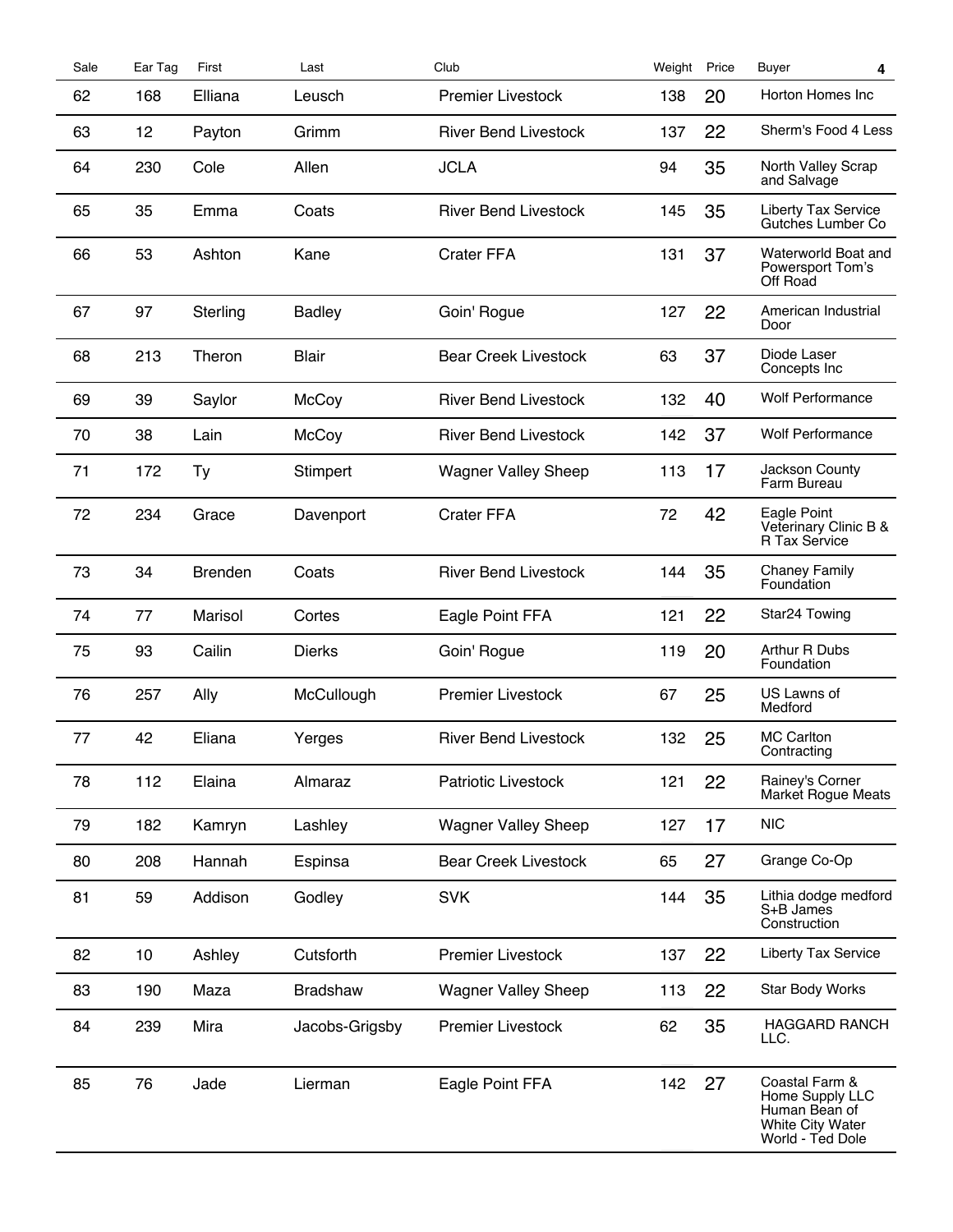| Sale | Ear Tag      | First      | Last            | Club                                  | Weight Price |       | Buyer<br>5                                                                               |  |
|------|--------------|------------|-----------------|---------------------------------------|--------------|-------|------------------------------------------------------------------------------------------|--|
| 86   | 113          | Trentin    | Herzog          | <b>Patriotic Livestock</b>            | 140          | 30    | <b>Brian and Andrea</b><br>Moreau - AllState                                             |  |
| 87   | 60           | Jesse      | Lee             | <b>Valley View Livestock</b>          | 142          | 30    | JT Electric                                                                              |  |
| 88   | 223          | Alyssa     | Droesch         | <b>Crater FFA</b>                     | 80           | 30    | <b>Tanks Plumbing</b>                                                                    |  |
| 89   | 155          | Fernando   | Corona-Melendez | Ashland 4-H Club                      | 146          | 25    | Sherm's Thunderbird<br>Market                                                            |  |
| 90   | 178          | Alexis     | Rogers          | <b>Wagner Valley Sheep</b>            | 133          | 20    | North Valley Scrap<br>and Salvage                                                        |  |
| 91   | 103          | Sophia     | Mellema         | <b>Riverview Livestock &amp; More</b> | 136          | 37    | Hughes Lumber Co                                                                         |  |
| 92   | 236          | Ava        | Smith           | <b>Premier Livestock</b>              | 89           | 25    | Rogue Electric<br>Service Inc.                                                           |  |
| 93   | 4            | Jacob      | Hall            | <b>Wagner Valley Sheep</b>            | 128          | 25    | Advantage Plumbing                                                                       |  |
| 94   | 106          | Renee      | <b>Byrd</b>     | Rogue Livestock                       | 124          | 60    | <b>Bliss Animal Eye</b><br>Care                                                          |  |
| 95   | 171          | Obadiah    | Stimpert        | <b>Wagner Valley Sheep</b>            | 130          | 22    | North Valley Scrap<br>and Salvage                                                        |  |
| 96   | 222          | Henry      | Rademacher      | <b>Top Notch Livestock</b>            | 86           | 25    | Sherm's Food 4 Less                                                                      |  |
| 97   | 79           | Jake       | Dill            | <b>Bear Creek Livestock</b>           | 122          | 20    | Sherm's Thunderbird<br>Market                                                            |  |
| 98   | 41           | Gracie     | Lierman         | <b>JCLA - Jackson County</b>          | 132          | 25    | Les Schwab Tire -<br>Central                                                             |  |
| 99   | 32           | Ryann      | Fleece          | <b>River Bend Livestock</b>           | 134          | 27    | Diode Laser<br>Concepts Inc                                                              |  |
| 100  | 231          | Orrin      | Gingg           | <b>JCLA</b>                           | 89           | 25    | Sherm's Food 4 Less                                                                      |  |
| 101  | 17           | Evylenanne | Leonardo        | Antelope Sheep                        | 138          | 40    | Gutches Lumber Co<br>Hughes Lumber Co                                                    |  |
| 102  | 143          | Mason      | Coniff          | <b>Crater FFA</b>                     | 139          | 30    | American Industrial<br>Door Gordon Crisp<br><b>E.X.P Realty Tanks</b><br>Plumbing        |  |
| 103  | 149          | Herminia   | Corona-Melendez | Ashland 4-H Club                      | 147          | 32.5  | <b>Ashland Family</b><br>Dentistry - Dr. Brandt<br>Cullen                                |  |
| 104  | 226          | Payton     | Jones           | <b>Bear Creek Livestock</b>           | 75           | 25    | Horton Homes Inc                                                                         |  |
| 105  | 114          | Dane       | Vallente Jr.    | <b>Patriotic Livestock</b>            | 126          | 30    | L & L Construction<br>Gage It Construction<br>Inc Phil's Frosty Les<br>Schwab Tire - All |  |
| 106  | 188          | Raelynn    | Osborne         | <b>Wagner Valley Sheep</b>            | 110          | 22.5  | <b>Bliss Animal Eye</b><br>Care                                                          |  |
| 107  | $\mathbf{2}$ | Alexis     | Krupp           | Goin' Rogue                           | 120          | 25    | Les Schwab Tire -<br>South                                                               |  |
| 108  | 256          | Morgan     | <b>Tuers</b>    | <b>Crater FFA</b>                     | 58           | 22.5  | Les Schwab Tire -<br><b>Central Point</b>                                                |  |
| 109  | 142          | Addison    | Coniff          | <b>Premier Livestock</b>              | 118          | 27.50 | American Industrial<br>Door Tanks<br>Plumbing                                            |  |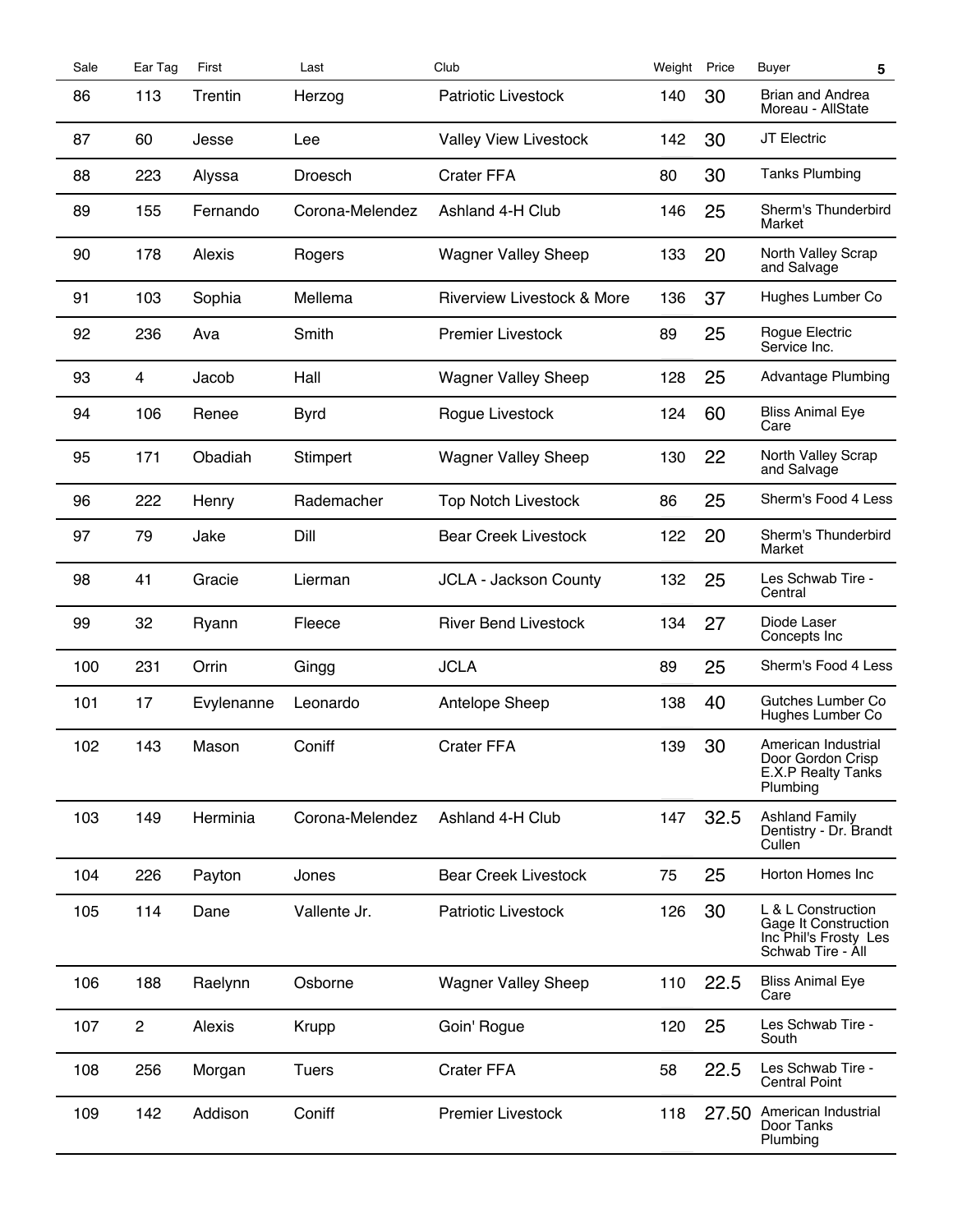| Sale | Ear Tag | First      | Last            | Club                         | Weight Price |      | Buyer<br>6                                             |  |
|------|---------|------------|-----------------|------------------------------|--------------|------|--------------------------------------------------------|--|
| 110  | 187     | Remidee    | Osborne         | <b>Wagner Valley Sheep</b>   | 114          | 20   | <b>Bliss Animal Eye</b><br>Care                        |  |
| 111  | 125     | Mason      | Johns           | <b>Patriotic Livestock</b>   | 124          | 20   | Hawkins, Pamella                                       |  |
| 112  | 251     | Grace      | Logan           | <b>Premier Livestock</b>     | 67           | 17.5 | <b>Bliss Animal Eye</b><br>Care                        |  |
| 113  | 64      | Treyton    | Goode           | <b>Valley View Livestock</b> | 132          | 25.  | JT Electric                                            |  |
| 114  | 126     | Karastin   | Johns           | <b>Patriotic Livestock</b>   | 122          | 22.5 | Kathy DeMaggio                                         |  |
| 115  | 244     | Payton     | Christensen     | <b>Premier Livestock</b>     | 66           | 20   | Evergreen Federal<br>Bank                              |  |
| 116  | 185     | Amelia     | Frohreich       | <b>Wagner Valley Sheep</b>   | 115          | 18   | <b>Fashion Floors</b>                                  |  |
| 117  | 179     | Carsyn     | Sousa           | <b>Wagner Valley Sheep</b>   | 111          | 25   | <b>Parker Custom</b><br>Pools                          |  |
| 118  | 214     | Paisley    | <b>Blair</b>    | <b>Bear Creek Livestock</b>  | 63           | 22.5 | Les Schwab Tire -<br>Ashland                           |  |
| 119  | 232     | Jaxon      | Wilfong         | <b>JCLA</b>                  | 91           | 23   | Southern Oregon<br><b>Tree Care</b>                    |  |
| 119  | 233     | Hayden     | Wilfong         | <b>JCLA</b>                  | 71           | 23   | Southern Oregon<br><b>Tree Care</b>                    |  |
|      |         |            |                 |                              | 162          |      |                                                        |  |
| 120  | 212     | Saige      | <b>Blair</b>    | <b>Bear Creek Livestock</b>  | 59           | 30   | <b>BROCK GUTCHES</b><br>LIVESTOCK AND<br><b>RANCH</b>  |  |
| 120  | 227     | Hailey     | Moore           | <b>Bear Creek Livestock</b>  | 76           | 30   | <b>BROCK GUTCHES</b><br>LIVESTOCK AND<br><b>RANCH</b>  |  |
|      |         |            |                 |                              | 135          |      |                                                        |  |
| 121  | 209     | Adonis     | Espinosa        | <b>Bear Creek Livestock</b>  | 63           | 20   | Rogue Electric<br>Service Inc.                         |  |
| 121  | 228     | Cameron    | Holland         | JCLA                         | 91           | 20   | Rogue Electric<br>Service Inc.                         |  |
|      |         |            |                 |                              | 154          |      |                                                        |  |
| 122  | 80      | Brooklyn   | <b>Bostwick</b> | <b>Bear Creek Livestock</b>  | 129          | 18   | Horton Homes Inc                                       |  |
| 122  | 111     | Katie      | Freeman         | <b>Bear Creek Livestock</b>  | 130          | 18   | Horton Homes Inc                                       |  |
|      |         |            |                 |                              | 259          |      |                                                        |  |
| 123  | 173     | Isaac      | Larson          | Ashland 4-H Club             | 126          | 17   | Sherm's Thunderbird<br>Market                          |  |
| 123  | 176     | Asher      | Larson          | Ashland 4-H Club             | 134          | 17   | Sherm's Thunderbird<br>Market                          |  |
|      |         |            |                 |                              | 260          |      |                                                        |  |
| 124  | 119     | Randy      | McMahan         | Patriotic Livestock          | 128          | 10   | Human Bean of<br>White City Traynham<br>Ranches Oregon |  |
| 124  | 120     | Emily      | Hadley          | <b>Patriotic Livestock</b>   | 142          | 10   | Human Bean of<br>White City Traynham<br>Ranches Oregon |  |
|      |         |            |                 |                              | 270          |      |                                                        |  |
| 125  | 69      | Kaetriauna | Bowser-Smith    | Green Lambs and Ham          | 139          | 18   | Central pipeline inc<br>Central Pipeline<br>Inc        |  |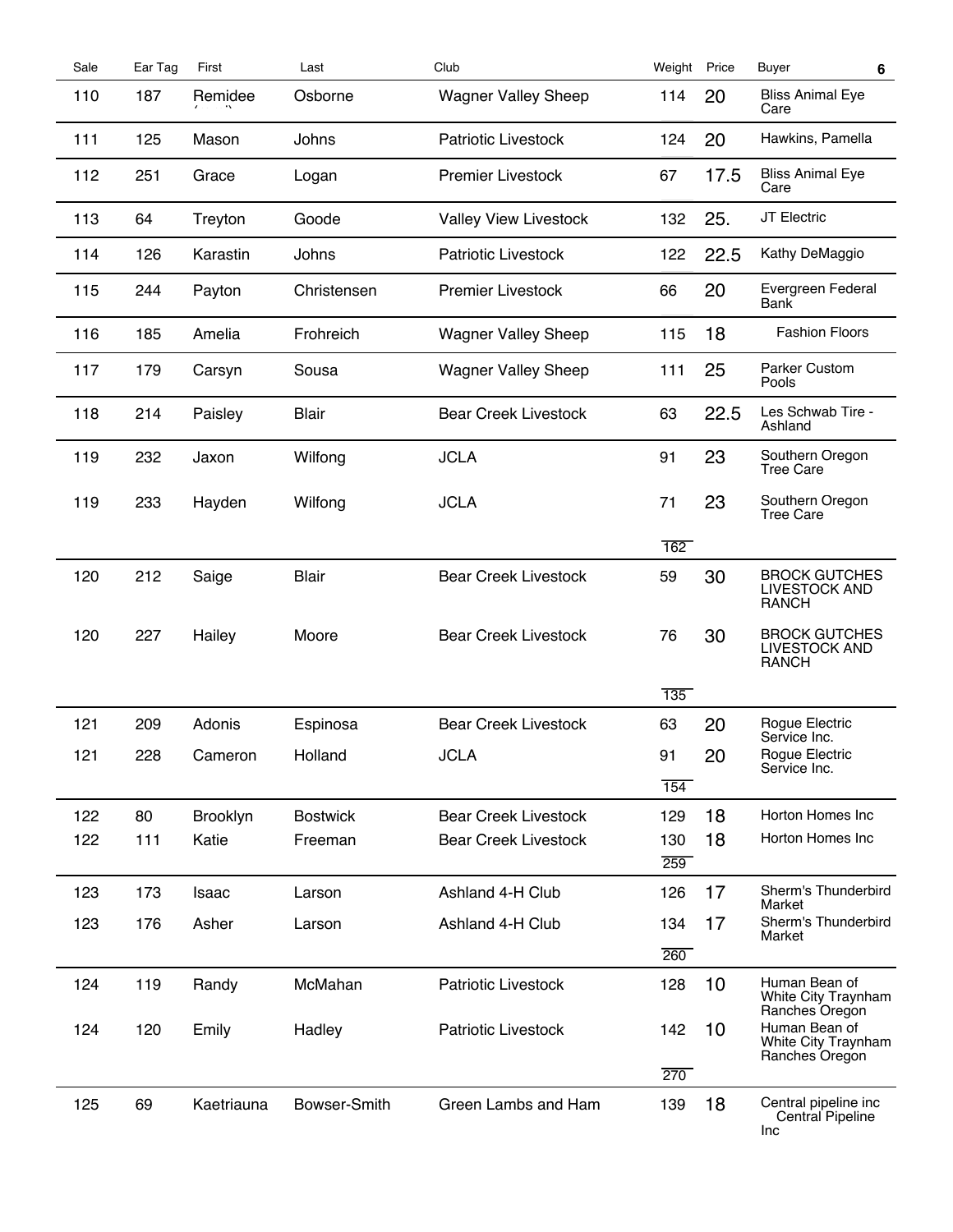| Sale | Ear Tag | First     | Last             | Club                         | Weight Price |    | Buyer<br>$\overline{\mathbf{r}}$     |
|------|---------|-----------|------------------|------------------------------|--------------|----|--------------------------------------|
| 125  | 259     | Kirstalyn | Bowser-Smith     | Green Lambs and Ham          | 137          | 18 | Central pipeline inc                 |
|      |         |           |                  |                              | 276          |    |                                      |
| 126  | 247     | Penelope  | Weathers         | <b>Premier Livestock</b>     | 78           | 12 | Sherm's Food 4 Less                  |
| 126  | 253     | Emily     | Emry             | <b>Premier Livestock</b>     | 68           | 12 | Sherm's Food 4 Less                  |
|      |         |           |                  |                              | 146          |    |                                      |
| 127  | 94      | Mckenzie  | Roberts          | Rogue Livestock              | 144          | 15 | Arthur R Dubs<br>Foundation          |
| 127  | 163     | Sophia    | Hernandez        | Mountainview Livestock       | 141          | 15 | Arthur R Dubs                        |
|      |         |           |                  |                              | 285          |    | Foundation                           |
| 128  | 147     | Kaittlyn  | Horton           | <b>Crater FFA</b>            | 143          | 60 | Hughes Lumber Co                     |
|      |         |           |                  |                              |              |    | Horton Homes Inc<br>West hills Ranch |
| 128  | 162     | Katelynn  | Reed             | Mountainview Livestock       | 133          | 60 | Hughes Lumber Co<br>Horton Homes Inc |
|      |         |           |                  |                              |              |    | West hills Ranch                     |
|      |         |           |                  |                              | 276          |    |                                      |
| 129  | 45      | Chase     | Totten           | <b>JCLA - Jackson County</b> | 145          | 20 | North Valley Scrap                   |
|      |         |           |                  |                              |              |    | and Salvage Coastal<br>Farm & Home   |
|      |         |           |                  |                              |              |    | Supply LLC<br>Coastal Farm &         |
| 129  | 50      | Megan     | Allen            | <b>Crater FFA</b>            | 119          | 20 | Home Supply LLC                      |
|      |         |           |                  |                              |              |    | North Valley Scrap<br>and Salvage    |
|      |         |           |                  |                              | 264          |    |                                      |
| 130  | 96      | Halia     | <b>Dierks</b>    | Goin' Rogue                  | 142          | 12 | In memory of Kyle<br>Estes           |
| 130  | 108     | Kyana     | Longenclyck      | <b>H Bar C Livestock</b>     | 126          | 12 | In memory of Kyle<br>Estes           |
|      |         |           |                  |                              | 268          |    |                                      |
| 131  | 203     | Tatyana   | Dalton           | <b>Crater FFA</b>            | 59           | 42 | <b>Liberty Tax Service</b>           |
| 131  | 205     | Haylie    | Jones            | <b>Crater FFA</b>            | 89           | 42 | Liberty Tax Service                  |
|      |         |           |                  |                              | 148          |    |                                      |
|      |         |           |                  |                              |              |    |                                      |
| 132  | 75      | Sydney    | Federico         | Eagle Point FFA              | 128          | 30 | Rachor, John &<br>Susan              |
| 132  | 90      | Samuel    | Rademacher       | <b>Top Notch Livestock</b>   | 146          | 30 | Rachor, John &<br>Susan              |
|      |         |           |                  |                              | 274          |    |                                      |
| 133  | 81      | Ali       | Oliver           | Prospect FFA                 | 110          | 15 | Judy Korepta                         |
| 133  | 86      | Makayla   | Hatfield-Calhoun | <b>Phoenix FFA</b>           | 129          | 15 | Judy Korepta                         |
|      |         |           |                  |                              | 239          |    |                                      |
| 134  | 136     | Trenton   | Coehlo           | <b>Crater FFA</b>            | 131          | 17 | Diode Laser                          |
| 134  | 141     | Grace     | Davenport        | <b>Crater FFA</b>            | 133          | 17 | Concepts Inc<br>Diode Laser          |
|      |         |           |                  |                              | 264          |    | Concepts Inc                         |
| 135  | 177     | Hadley    | Crenshaw         | <b>Wagner Valley Sheep</b>   | 123          | 13 | Sherm's Food 4 Less                  |
| 135  | 194     | Bella     | Johnson          | <b>Wagner Valley Sheep</b>   | 131          | 13 | Sherm's Food 4 Less                  |
|      |         |           |                  |                              | 254          |    |                                      |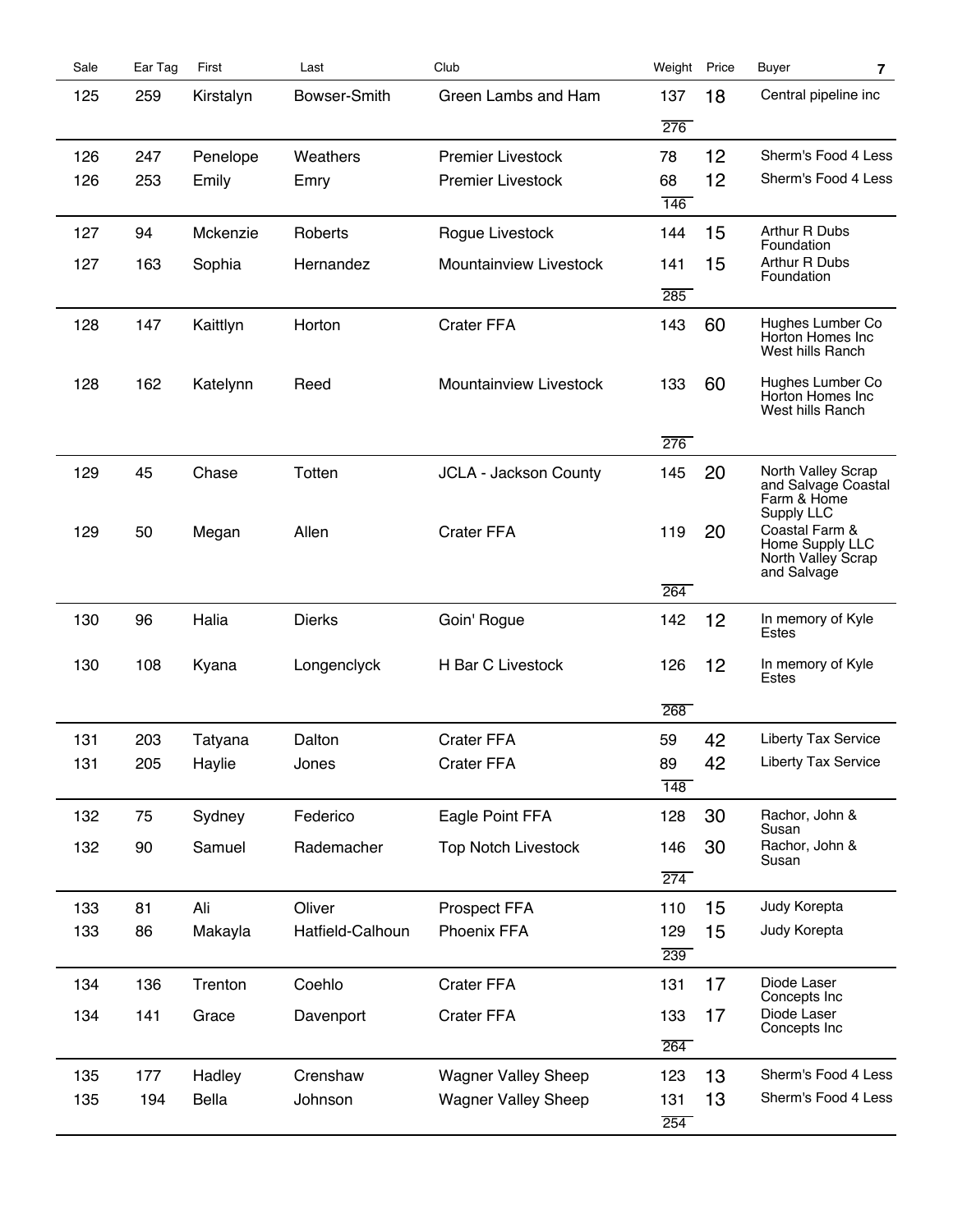| Sale | Ear Tag | First        | Last         | Club                        | Weight           | Price | Buyer<br>8                                                                                    |
|------|---------|--------------|--------------|-----------------------------|------------------|-------|-----------------------------------------------------------------------------------------------|
| 136  | 116     | Eli          | Hamann       | <b>Patriotic Livestock</b>  | 130              | 22    | Musser Sealcoat and<br>Paving Eagle Point<br>Veterinary Clinic<br>Jeff & Linda Johnson        |
| 136  | 130     | Cascade      | <b>Pitts</b> | <b>Patriotic Livestock</b>  | 124              | 22    | Musser Sealcoat and<br>Paving Eagle Point<br><b>Veterinary Clinic</b><br>Jeff & Linda Johnson |
|      |         |              |              |                             | 254              |       |                                                                                               |
| 137  | 123     | Rylan        | Haskins      | <b>Patriotic Livestock</b>  | 129              | 14    | Rogers<br><b>Contracting Cutting</b><br>Inc                                                   |
| 137  | 127     | Isabella     | <b>Kruis</b> | <b>Patriotic Livestock</b>  | 140              | 14    | Rogers<br><b>Contracting Cutting</b><br>Inc.p                                                 |
|      |         |              |              |                             | 269              |       |                                                                                               |
| 138  | 245     | Rylee        | Landry       | <b>Premier Livestock</b>    | 83               | 16    | <b>Boise Cascade</b>                                                                          |
| 138  | 246     | Alexis       | Krupp        | <b>Premier Livestock</b>    | 87               | 16    | <b>Boise Cascade</b>                                                                          |
|      |         |              |              |                             | 170              |       |                                                                                               |
| 139  | 174     | Coral        | Clason       | Ashland 4-H Club            | 135              | 11    | Don Hamann Inc.<br>/Ron Hailicka<br>Equipment                                                 |
| 139  | 175     | Canyon       | Clason       | Ashland 4-H Club            | 129              | 11    | Don Hamann Inc.<br>/Ron Hailicka<br>Equipment                                                 |
|      |         |              |              |                             | 264              |       |                                                                                               |
| 140  | 28      | Kelty        | Leonardo     | Antelope Sheep              | 144              | 30    | Legendary<br>Excavation                                                                       |
| 140  | 29      | Marley       | Leonardo     | Antelope Sheep              | 111              | 30    | Legendary                                                                                     |
|      |         |              |              |                             | 255              |       | Excavation                                                                                    |
| 141  | 26      | Emmy         | Allen        | <b>River Bend Livestock</b> | 133              | 15    | Diode Laser                                                                                   |
| 141  | 33      | <b>Blake</b> | <b>Brown</b> | <b>River Bend Livestock</b> | 141              | 15    | Concepts Inc<br>Diode Laser                                                                   |
|      |         |              |              |                             | $\overline{274}$ |       | Concepts Inc                                                                                  |
| 142  | 184     | Addison      | Frohreich    | <b>Wagner Valley Sheep</b>  | 126              | 13    | Elias Speech and<br>Special Education<br>Services                                             |
| 142  | 196     | Seth         | Davis        | <b>Wagner Valley Sheep</b>  | 138              | 13    | Elias Speech and<br>Special Education<br>Services                                             |
|      |         |              |              |                             | 264              |       |                                                                                               |
| 143  | 132     | Kevin        | Denney Jr.   | Patriotic Livestock         | 131              | 11    | Sherm's Thunderbird<br>Market                                                                 |
| 143  | 133     | Chloe        | Denney       | Patriotic Livestock         | 135              | 11    | Sherm's Thunderbird<br>Market                                                                 |
|      |         |              |              |                             | 266              |       |                                                                                               |
| 144  | 240     | Jayme        | DeBenedetti  | <b>Premier Livestock</b>    | 63               | 17    | <b>Liberty Tax Service</b>                                                                    |
| 144  | 241     | Vinny        | DeBenedetti  | <b>Premier Livestock</b>    | 72               | 17    | <b>Liberty Tax Service</b>                                                                    |
|      |         |              |              |                             | $\overline{135}$ |       |                                                                                               |
| 145  | 36      | Isabelle     | Herringshaw  | <b>River Bend Livestock</b> | 138              | 13    | <b>B &amp; R Tax Service</b><br>Eagle Point<br>Veterinary Clinic                              |
| 145  | 37      | Carson       | Herringshaw  | <b>River Bend Livestock</b> | 143              | 13    | <b>B &amp; R Tax Service</b><br>Eagle Point<br><b>Veterinary Clinic</b>                       |
|      |         |              |              |                             | 281              |       |                                                                                               |
| 146  | 20      | Jayden       | Leonardo     | Antelope Sheep              | 128              | 35    | Hughes Lumber Co                                                                              |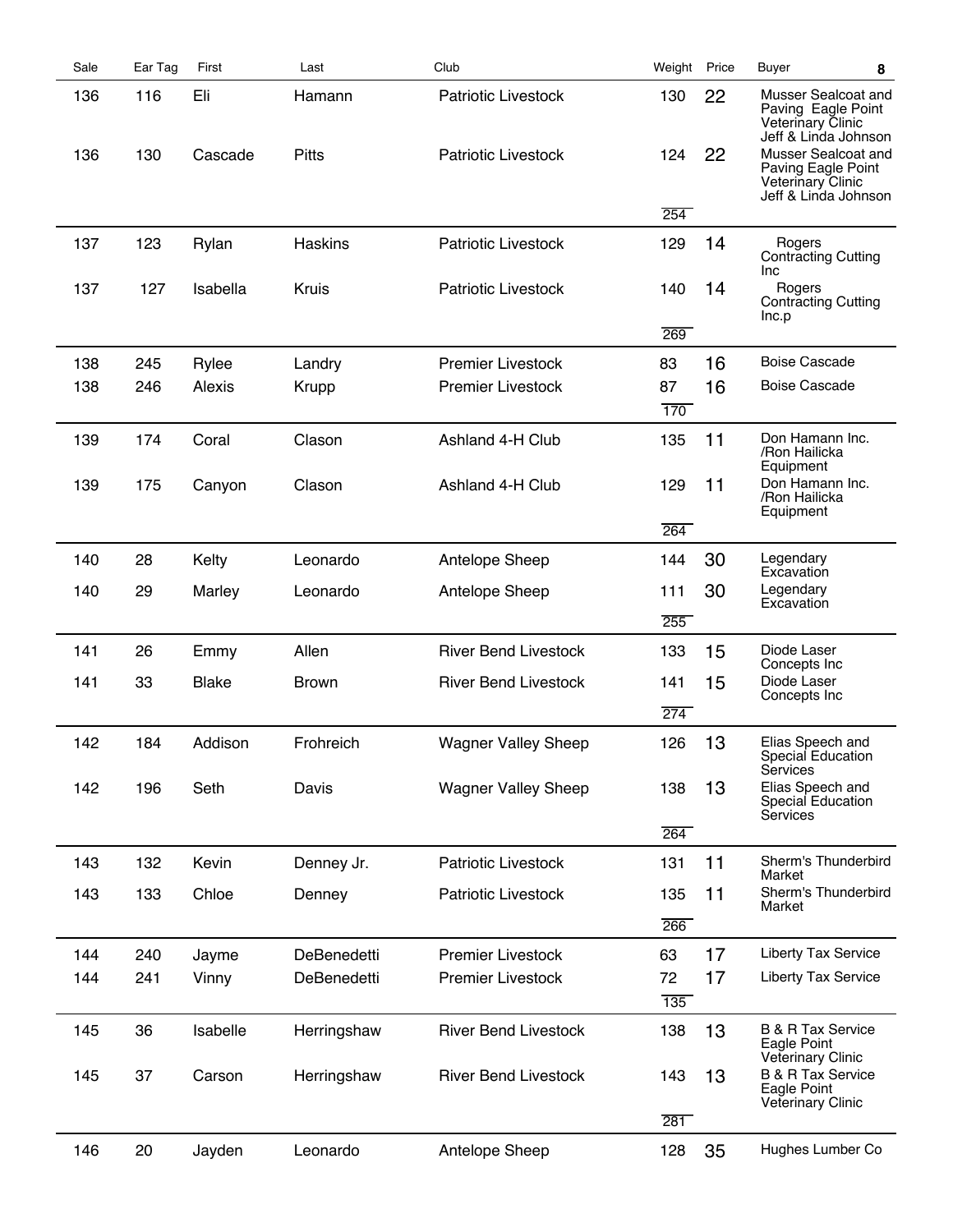| Sale       | Ear Tag    | First                  | Last                   | Club                                                    | Weight Price           |          | <b>Buyer</b><br>9                                                                                                                                        |
|------------|------------|------------------------|------------------------|---------------------------------------------------------|------------------------|----------|----------------------------------------------------------------------------------------------------------------------------------------------------------|
| 146        | 27         | Paisley                | Leonardo               | Antelope Sheep                                          | 147<br>275             | 35       | Hughes Lumber Co                                                                                                                                         |
| 147        | 74         | Kallen                 | Coble                  | Green Lambs and Ham                                     | 121                    | 20       | Horton Homes Inc                                                                                                                                         |
| 147        | 169        | Owen                   | Leusch                 | <b>Premier Livestock</b>                                | 140<br>261             | 20       | Horton Homes Inc                                                                                                                                         |
| 148<br>148 | 134<br>135 | Riley<br><b>Bailey</b> | Holt<br>Holt           | <b>Crater FFA</b><br><b>Crater FFA</b>                  | 145<br>127<br>272      | 20<br>20 | Lithia dodge medford<br>Siskiyou Pump<br>Service S+B James<br>Construction<br>Lithia dodge medford<br>Siskiyou Pump<br>Service S+B James<br>Construction |
| 149        | 21         | <b>Brylee</b>          | Leonardo               | Antelope Sheep                                          | 134                    | 41       | Eagle Point<br><b>Veterinary Clinic</b><br>Central pipeline inc                                                                                          |
| 149        | 68         | Elena                  | Hill                   | Eagle Point FFA                                         | 123<br>257             | 41       | Central pipeline inc<br>Eagle Point<br>Veterinary Clinic                                                                                                 |
| 150        | 13         | Kadie                  | Howard                 | Pigz-N-Boots and More                                   | 112                    | 10       | Sherm's Food 4 Less                                                                                                                                      |
| 150        | 46         | Hayli                  | Reynolds               | Pigz-N-Boots and More                                   | 120                    | 10       | Sherm's Food 4 Less                                                                                                                                      |
|            |            |                        |                        |                                                         | 232                    |          |                                                                                                                                                          |
| 151        | 211        | Lilliana               | Gallegos               | Eagle Point FFA                                         | 86                     | 20       | <b>Advantage Plumbing</b>                                                                                                                                |
| 151        | 255        | <b>Brooklyn</b>        | Wilsom                 | <b>Crater FFA</b>                                       | 76<br>$\overline{162}$ | 20       | <b>Advantage Plumbing</b>                                                                                                                                |
| 152        | 152        | Ivan                   | <b>Melchor Cortes</b>  | Ashland 4-H Club                                        | 133                    | 10       | Arthur R Dubs<br>Foundation                                                                                                                              |
| 152        | 154        | Ricardo                | Melendez               | Ashland 4-H Club                                        | 144<br>277             | 10       | Arthur R Dubs<br>Foundation                                                                                                                              |
|            |            |                        |                        |                                                         |                        |          |                                                                                                                                                          |
| 153<br>153 | 158<br>160 | Benjamin<br>Allxia     | Hernandez<br>Hernandez | <b>Mountainview Livestock</b><br>Mountainview Livestock | 134                    | 10<br>10 | Lindsay Rivera<br>Lindsay Rivera                                                                                                                         |
|            |            |                        |                        |                                                         | 142<br>276             |          |                                                                                                                                                          |
| 154        | 23         | Preston                | Fumasi                 | Antelope Sheep                                          | 128                    | 37       | American Industrial<br>Door                                                                                                                              |
| 154        | 24         | Dillon                 | Fumasi                 | Antelope Sheep                                          | 144                    | 37       | American Industrial                                                                                                                                      |
|            |            |                        |                        |                                                         | 272                    |          | Door                                                                                                                                                     |
| 155        | 157        | Lanie                  | Snow                   | <b>Wagner Valley Sheep</b>                              | 137                    | 35       | <b>Tanks Plumbing</b><br><b>Grant Ryder</b><br>Concrete Inc.                                                                                             |
| 155        | 193        | Ellie                  | Schoneberger           | <b>Wagner Valley Sheep</b>                              | 132                    | 35       | <b>Tanks Plumbing</b><br><b>Grant Ryder</b><br>Concrete Inc.                                                                                             |
|            |            |                        |                        |                                                         | 269                    |          |                                                                                                                                                          |
| 156        | 99         | Olivia                 | Gavin                  | <b>Riverview Livestock &amp; More</b>                   | 117                    | 20       | <b>Focal Point</b><br>Fabrication<br><b>Bettencourt Furniture</b><br>Garrett<br>Transportation                                                           |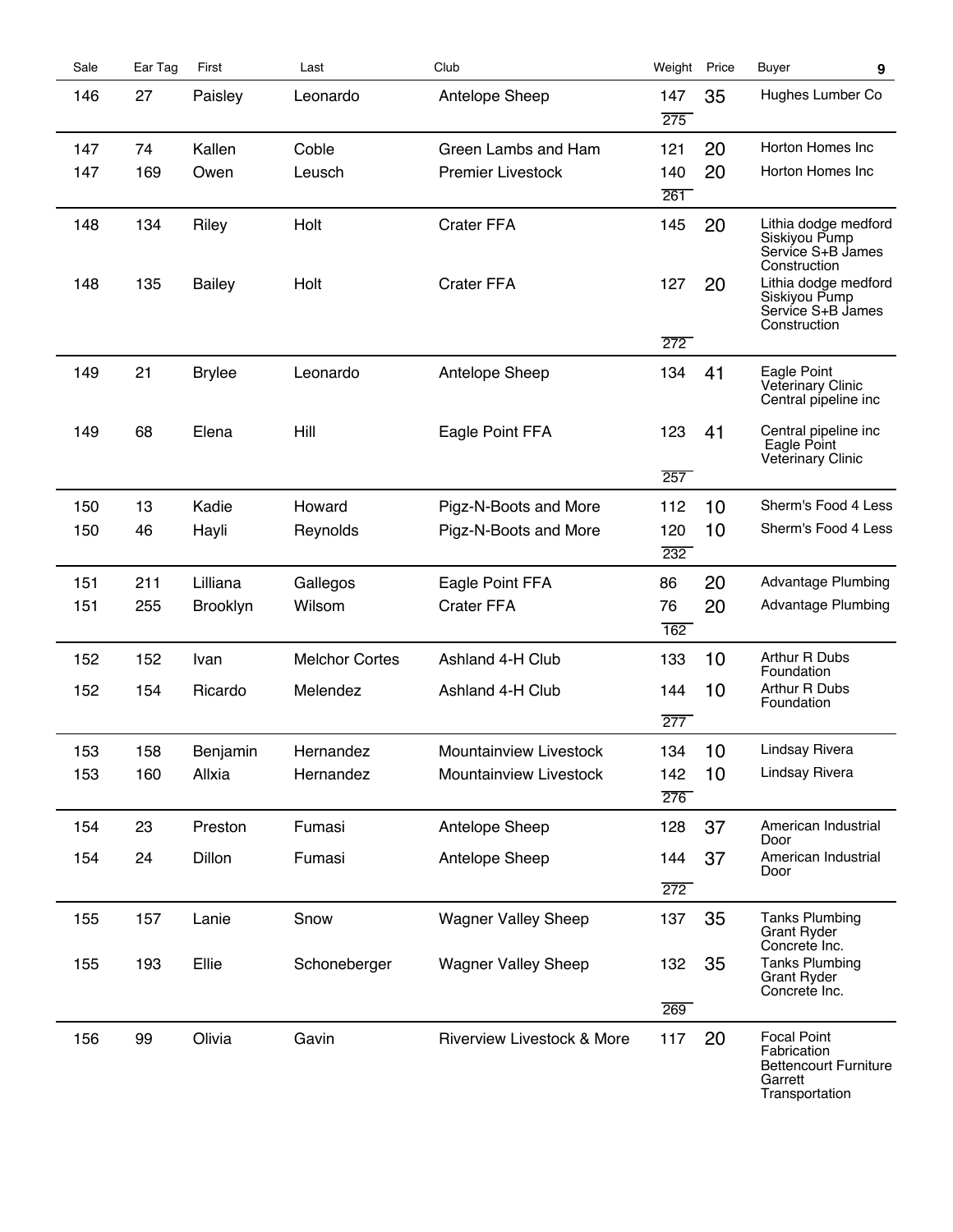| Sale | Ear Tag | First     | Last            | Club                                  | Weight Price |    | <b>Buyer</b><br>10                                                                                         |  |
|------|---------|-----------|-----------------|---------------------------------------|--------------|----|------------------------------------------------------------------------------------------------------------|--|
| 156  | 101     | Belen     | Arroyo-Mendoza  | Riverview Livestock & More            | 145          | 20 | <b>Focal Point</b><br>Fabrication<br><b>Bettencourt Furniture</b><br>Garrett<br>Transportation             |  |
|      |         |           |                 |                                       | 262          |    |                                                                                                            |  |
| 157  | 218     | Avril     | Smith           | <b>Bear Creek Livestock</b>           | 77           | 19 | <b>Tanks Plumbing</b>                                                                                      |  |
| 157  | 224     | Clayton   | Jones           | <b>Bear Creek Livestock</b>           | 62<br>139    | 19 | <b>Tanks Plumbing</b>                                                                                      |  |
| 158  | 180     | Kaden     | Sousa           | <b>Wagner Valley Sheep</b>            | 125          | 21 | <b>Richard Watson</b>                                                                                      |  |
| 158  | 181     | Julius    | <b>Bolstad</b>  | <b>Wagner Valley Sheep</b>            | 130<br>255   | 21 | <b>Richard Watson</b>                                                                                      |  |
| 159  | 110     | Olivia    | Almaraz         | H Bar C Livestock                     | 138          | 16 | <b>Badley Built</b>                                                                                        |  |
| 159  | 159     | Diego     | Hernandez       | Mountainview Livestock                | 139          | 16 | Construction<br><b>Badley Built</b><br>Construction                                                        |  |
|      |         |           |                 |                                       | 277          |    |                                                                                                            |  |
| 160  | 153     | Edwin     | Cortes-Melchor  | Ashland 4-H Club                      | 127          | 19 | Pariani Land<br>Surveying                                                                                  |  |
| 160  | 156     | Uver      | Cortez          | Ashland 4-H Club                      | 148          | 19 | Pariani Land                                                                                               |  |
|      |         |           |                 |                                       | 275          |    | Surveying                                                                                                  |  |
| 161  | 6       | Elin      | Keefer          | <b>Patriotic Livestock</b>            | 138          | 11 | <b>Sugar Pinecate</b>                                                                                      |  |
| 161  | 122     | Hunter    | <b>Haskins</b>  | Patriotic Livestock                   | 137          | 11 | <b>Sugar Pinecate</b>                                                                                      |  |
|      |         |           |                 |                                       | 275          |    |                                                                                                            |  |
| 162  | 150     | Jacob     | Parent          | Ashland 4-H Club                      | 131          | 18 | <b>HAGGARD RANCH</b><br>LLC.                                                                               |  |
| 162  | 151     | Priscilla | Corona-Melendez | Ashland 4-H Club                      | 130          | 18 | <b>HAGGARD RANCH</b><br>LLC.                                                                               |  |
|      |         |           |                 |                                       | 261          |    |                                                                                                            |  |
| 163  | 91      | Diego     | Flores-Rizo     | <b>Riverview Livestock &amp; More</b> | 110          | 16 | <b>Bettencourt Furniture</b><br><b>Manor Properties</b><br>Agate Contruction in<br>memory of Kyle<br>Estes |  |
| 163  | 100     | Daniel    | Arroyo-Mendoza  | <b>Riverview Livestock &amp; More</b> | 127          | 16 | <b>Bettencourt Furniture</b><br><b>Manor Properties</b><br>Agate Contruction In<br>memory of Kyle<br>Estes |  |
|      |         |           |                 |                                       | 237          |    |                                                                                                            |  |
| 164  | 200     | Josie     | North           | <b>SVK</b>                            | 71           | 20 | Cowcreek Band of<br>Umpqua Tribe of<br>Indians / Umpqua<br>Indian Development<br><b>Corporation KBE</b>    |  |
| 164  | 219     | Kinsey    | Lierman         | <b>JCLA</b>                           | 76           | 20 | Cowcreek Band of<br>Umpqua Tribe of<br>Indians / Umpqua<br>Indian Development<br><b>Corporation KBE</b>    |  |
| 164  | 220     | Gracie    | Lierman         | <b>JCLA</b>                           | 77           | 20 | Cowcreek Band of<br>Umpqua Tribe of<br>Indians / Umpqua<br>Indian Development<br><b>Corporation KBE</b>    |  |